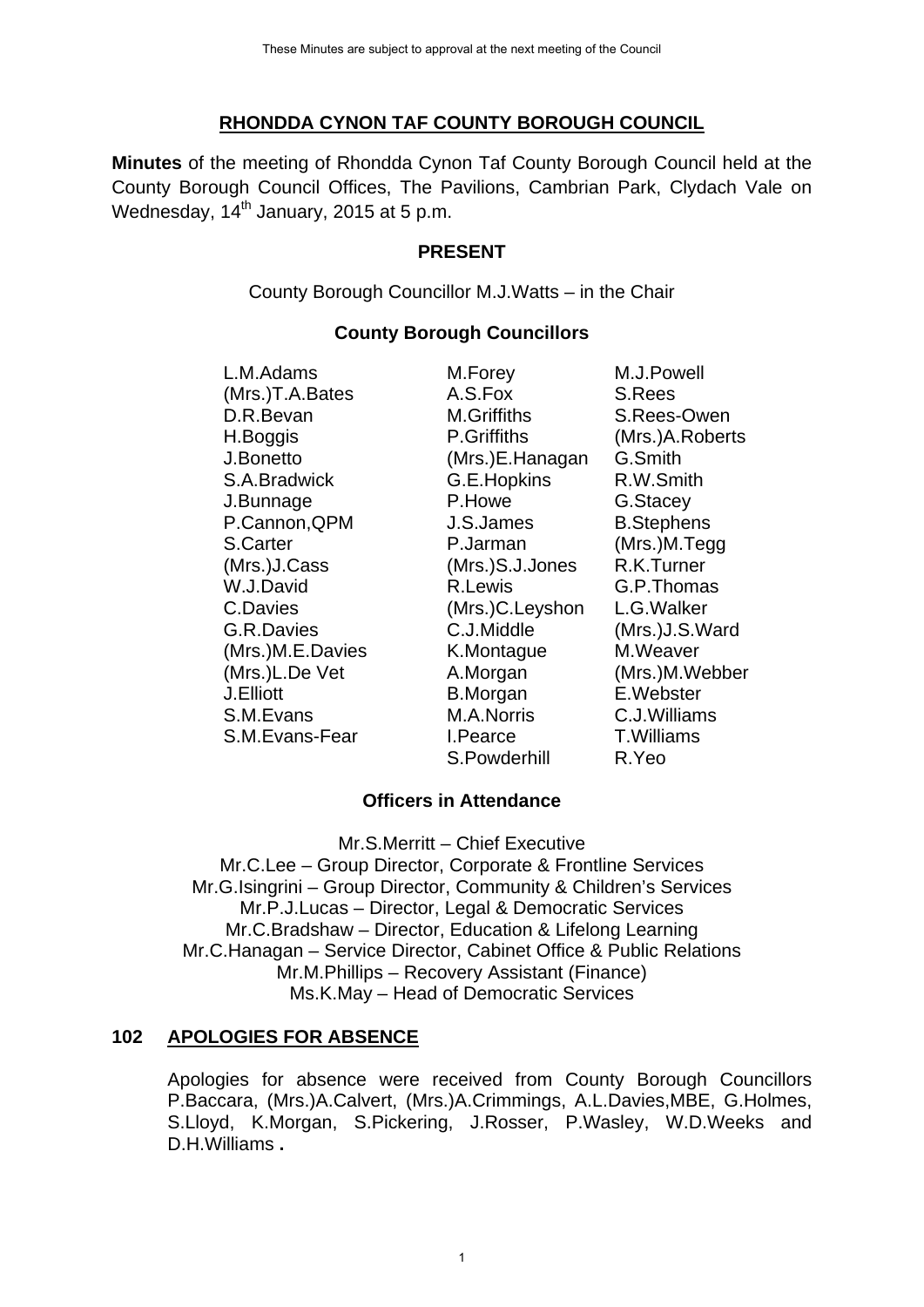# **103 DECLARATIONS OF INTEREST**

In accordance with the Code of Conduct, declarations of personal interests were made by the under-mentioned County Borough Councillors in relation to Agenda Item 7 – Welsh Church Act Fund:

- County Borough Councillor L.M.Adams "I am a regular communicant at Holy Trinity Church, Tylorstown, which received funds from the fund but I am not a Committee member and make no decisions on or applications for funding". These Minutes are subject to approval at the next meeting of the Guancil<br>
TIONS OF INTEREST<br>
TONS OF INTEREST<br>
TONS OF INTEREST<br>
TONS OF INTEREST<br>
TONS OF INTEREST<br>
TONS OF INTEREST<br>
TONS CHAUGE CONSIDE CONSIDE CONSIDE COU
- County Borough Councillor D.R.Bevan "In my role as Cabinet Member, I am a counter-signature to either approve or reject an application to receive a grant from these funds – the report is only to approve the final annual audit of the administration of the fund".
- County Borough Councillor G.Davies "I am the Secretary of Eglwys y Bedyddwyr, Blaenycwm, which was in receipt of a grant"
- County Borough Councillor K.Montague "I am the Manager of Georgetown Boys & Girls Club, Merthyr Tydfil"
- County Borough Councillor G.Smith "My wife is a member of St.John's Church, Porth who received a grant during 2013/14".
- County Borough Councillor R.K.Turner "I am an ex officio Member of the Brynna Community Centre Management Committee who received £10,000".
- County Borough Councillor M.J.Watts "I am the Vice-Chair of the Rhondda Taf CAB, Pontypridd"
- County Borough Councillor C.J.Williams "I am a Trustee/Director of Rhondda Cynon Taf CAB, Pontypridd an organisation which benefitted from a Welsh Church Fund award".

# **104 ANNOUNCEMENTS**

The Mayor welcomed back County Borough Councillor Pauline Jarman following the bereavement of her husband. In response Councillor Jarman thanked those who attended the funeral and for the cards and letters she had received.

The Mayor also informed Council that Councillor Paul Wasley's Mother had recently passed away and the funeral had taken place today. Members stood in silence as a mark of respect.

# **105 MINUTES**

**RESOLVED –** to approve as an accurate record the minutes of the meeting of Council held on the 10<sup>th</sup> December, 2014, subject to Councillor S.Rees-Owen's name being included in the list of apologies for absence.

# **106 OPEN GOVERNMENT – STATEMENTS**

There were no statements made at the meeting by the Leader of the Council or Cabinet Members.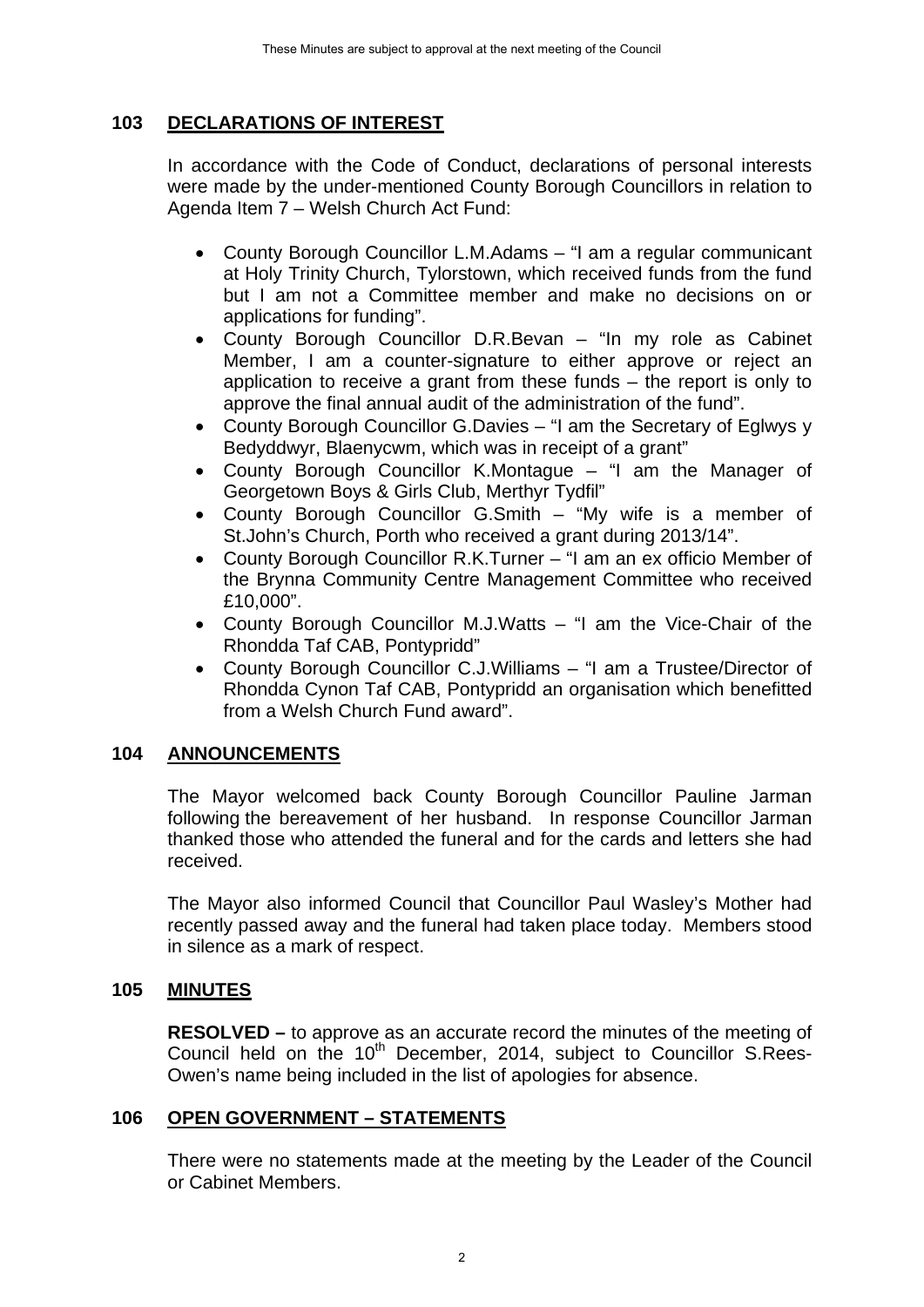# **107 MEMBERS' QUESTIONS**

## **(1) From County Borough Councillor M.J.Powell to the Leader of the Council (County Borough Councillor A.Morgan)**

"Why has RCTCBC barred residents of the Borough, many of whom pay Council tax to sustain the service that you propose being axed, from fully completing the online process entitled "Current Service Change proposals Council Funded Music Service and Funding for Nursery Education (consultation extended until  $30<sup>th</sup>$  January, 2015)"?

# **Response from the Leader, County Borough Councillor A.Morgan**

"The consultation process including online doesn't bar anyone in taking part. It is there to seek the views of anyone including service users who could be potentially directly affected. Those individuals and/or organisations not directly affected are as entitled to do so. Consultees can submit their views through email, letter, online or at engagement events which will form part of the consultation and will carry the same weighting." These Minutes are subject to approval at the next meeting of the Council<br>
These Minutes are subject to approval at the next meeting of the Council<br>
The CONTECT COC barred residents of the Borough, meeting to council at the

# **Supplementary Question from County Borough Councillor M.J.Powell**

"I attempted to fill it in myself and got as far as question 8, you are asking people to go down this route and then change the methodology – not having a fair crack of the whip. Would you consider changing it so that they can fill it in fully when going through another mechanism as they are barred from completing online. Seems slightly skewed if allowing people to do it in another method."

## **Response from the Leader, County Borough Councillor A.Morgan**

"There is no additional cost, if not part of the service user and don't fill in the questionnaire on line you can submit your views as a resident, you can send an email in or at an engagement event. On the website it is more service specific for those that are service users so more direct with them."

## **(2) From County Borough Councillor M.J.Powell to the Leader of the Council (County Borough Councillor A.Morgan)**

"Would the Leader make a statement on the pedestrian safety of the Pontypridd Town Centre regeneration since the works have been completed please?"

## **Response from the Leader, County Borough Councillor A.Morgan**

"I have no problem in answering the question, the regeneration works were undertaken from investment of £10M and there is a vast change, put in parking bays etc. Pedestrian safety continues to be of paramount importance and we will continue to work with businesses and residents to ensure the safety of all who visit Pontypridd town centre."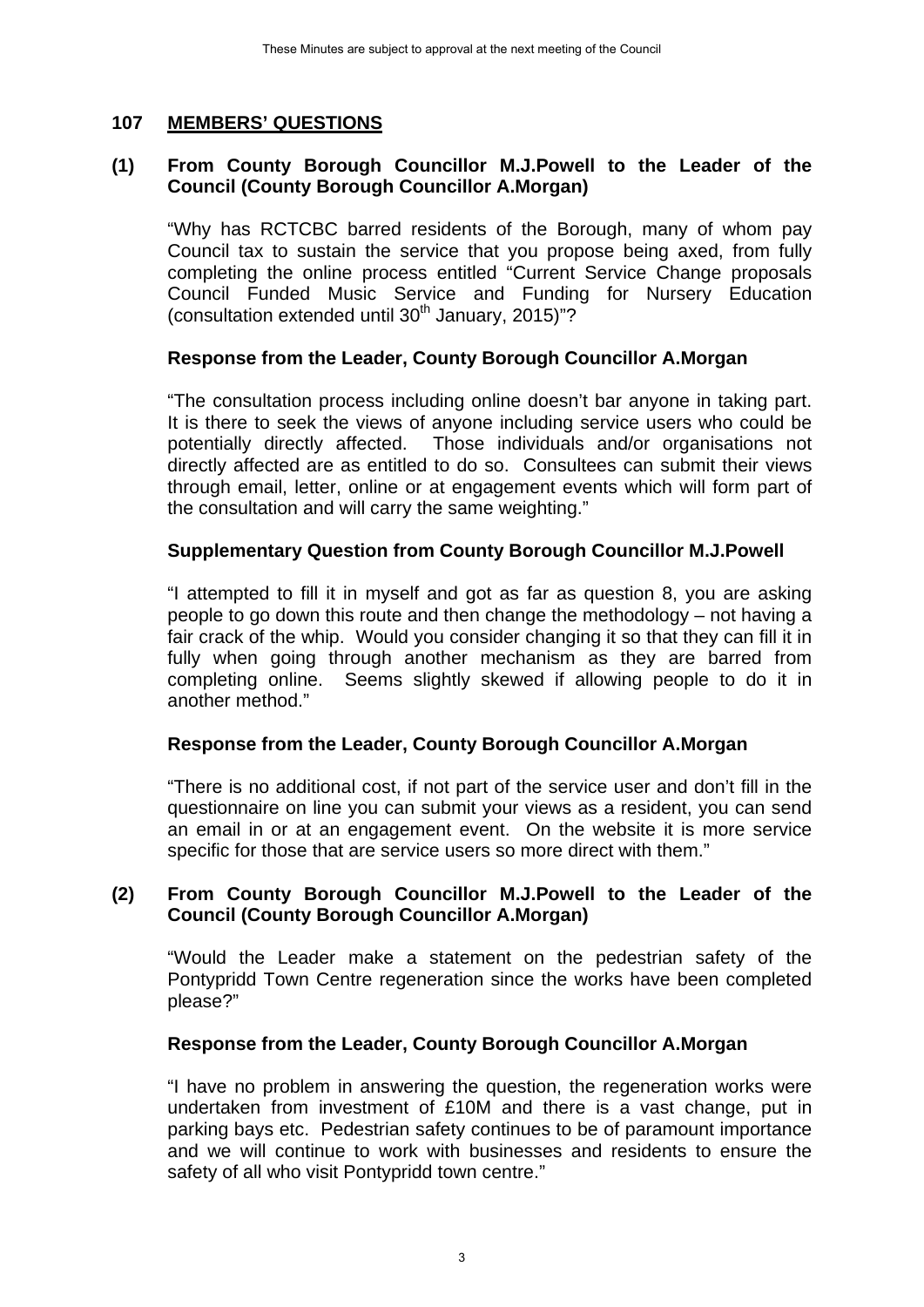## **Supplementary Question from County Borough Councillor M.J.Powell**

"I am at a loss to figure out what part of the safety work – kindly tell me how many times people have had to call an ambulance having fallen on bad slabs and how much compensation has been paid?"

#### **Response from the Leader, County Borough Councillor A.Morgan**

"If I hadn't been given such an evasive first question, I would have had the information for you and I will get that information. There was an issue with the original design and some changes have been made to the works especially in one of the side streets. I corresponded with you personally at that time as I was the Cabinet Member. If you had asked a specific question then I would have had an answer but you will get a written response." These Minutes are subject to approval at the next meeting of the Council<br>
These Minutes are subject to approval at the next meeting of the Council<br>
Once the Council Conserved to call an ambulance having for<br>
the Leader, C

# **(3) From County Borough Councillor M.J.Powell to the Cabinet Member for Education and Lifelong Learning (County Borough Councillor (Mrs.)E.Hanagan)**

"Could Councillor Hanagan say why, in 2008, she had a Council owned Chauffeur driven Council car to take her to Cardiff Airport please?"

## **Response from County Borough Councillor (Mrs.)E.Hanagan**

"I am more than happy to clarify this matter. It was in 2009 and not 2008, as you state, the Council car took me to Cardiff Airport on official Council business, it was in line with procedures that are in use for the Council car."

## **Supplementary Question from County Borough Councillor M.J.Powell**

"Could Councillor Hanagan say what official business it was that required her attendance at the Airport at 10.45 p.m.?"

## **Response from County Borough Councillor (Mrs.)E.Hanagan**

"You had the date wrong and now you have got the time wrong. Along with another 10 people, I attended an International Youth Exchange, each group is accompanied by elected Members, this provides many opportunities for young people within the Youth Service. I was asked to take part in a question/answer session which I was delighted to do and to represent RCT".

## **REPORT OF THE GROUP DIRECTOR, CORPORATE AND FRONTLINE SERVICES**

## **108 WELSH CHURCH ACT FUND – ANNUAL REPORT 2013/14**

The Group Director, Corporate and Frontline Services appended to his report the Statement of Accounts for the Welsh Church Act Fund for the financial vear ended 31<sup>st</sup> March, 2014 and it was **RESOLVED –**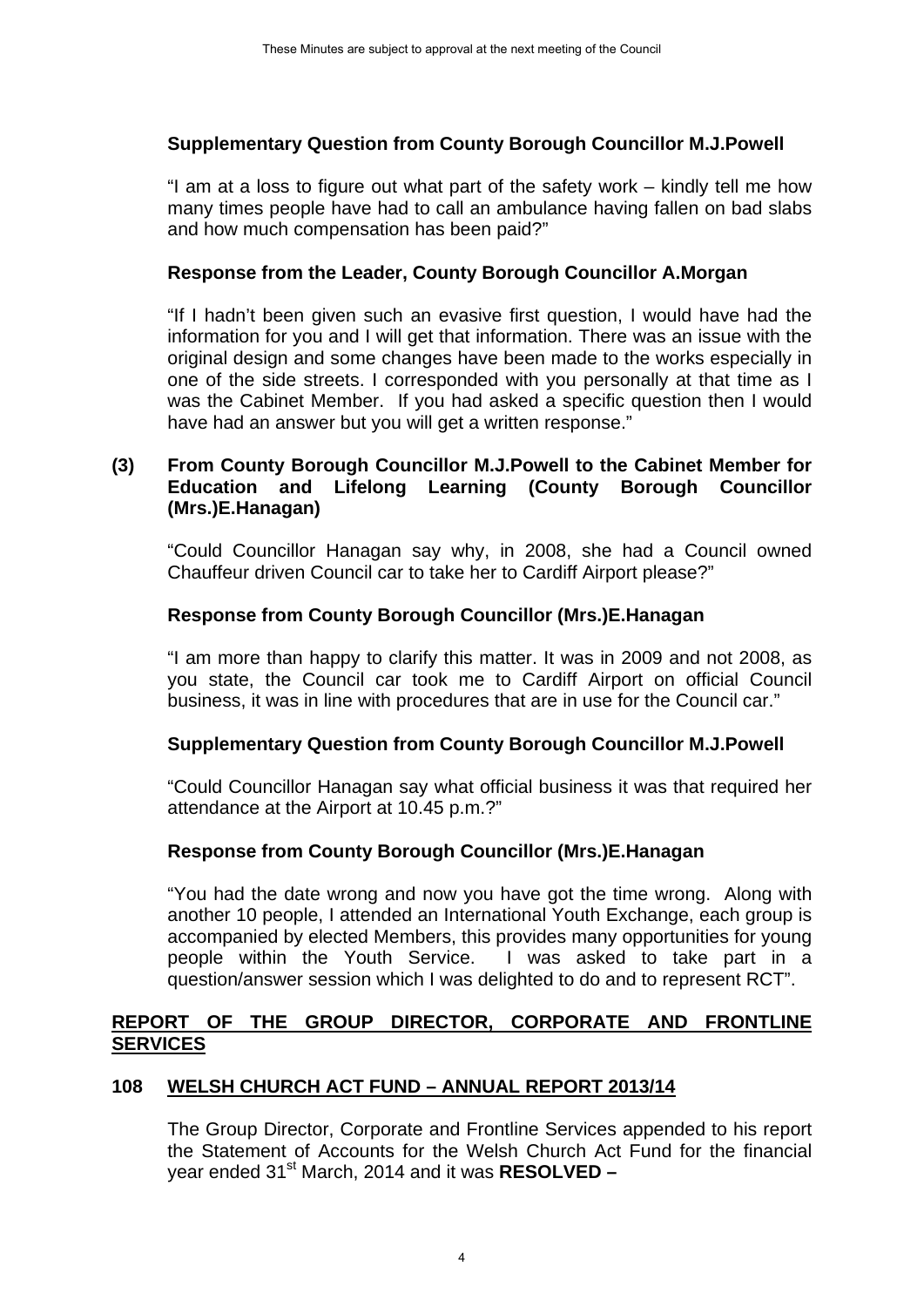- 1. To approve and note the Welsh Church Act Fund Statement of Accounts for the financial year 2013/2014 as shown at Appendix 1 to the report.
- 2. To approve and note the Letter of Representation relating to the Welsh Church Act Fund as shown at Appendix 2 to the report.
- 3. To note the contents of the External Auditor Report as shown at Appendix 3 to the report.

# **JOINT REPORT OF THE GROUP DIRECTOR, CORPORATE & FRONTLINE SERVCIES, DIRECTOR OF LEGAL & DEMOCRATIC SERVICES AND DIRECTOR OF HUMAN RESOURCES**

# **109 RHONDDA CYNON TAF PENSION FUND GOVERNANCE – ESTABLISHMENT OF PENSION BOARD**

In their joint report the Group Director for Corporate and Frontline Services, Director of Legal and Democratic Services and the Director of Human Resources sought the agreement of Members to the establishment of a local Pension Board for the Rhondda Cynon Taf Pension Fund as required by the Public Services Pension Act, 2013.

# **RESOLVED –**

- 1. To note the requirements of the Public Service Pension Act, 2013 (the "PSPA") to establish a local Pension Board and the impact upon the current governance arrangements of the Rhondda Cynon Taf Pension Fund.
- 2. To note that the Local Government Pension Scheme Regulations 2013 made under the PSPA (the "Principal Regulations") are due to be amended by the Local Government Pension Scheme (Amendment) (Governance) Regulations 2014 (the "Amendment Regulations).
- 3. To establish a Pension Board in accordance with the requirements of the PSPA and the Principal Regulations (as amended by the Amendment Regulations) in order to assist Rhondda Cynon Taf County Borough Council as "Scheme Manager" with achieving effective and efficient governance and administration of the Rhondda Cynon Taf Pension Fund. These Minutes are subject to approval at the next meeting of the Council<br>ove and note the Welsh Church Act Fund State<br>anancial year 2013/2014 as shown at Appendix 1<br>ove and note the Letter of Representation rela<br>Act Fund a
- 4. To approve the Terms of Reference (incorporating the Code of Conduct) of the Pension Board as set out in Appendix 1 to the report.
- 5. To delegate to the Director of Human Resources, in consultation with the Director of Legal and Democratic Services, authority to make appointments to the Pension Board.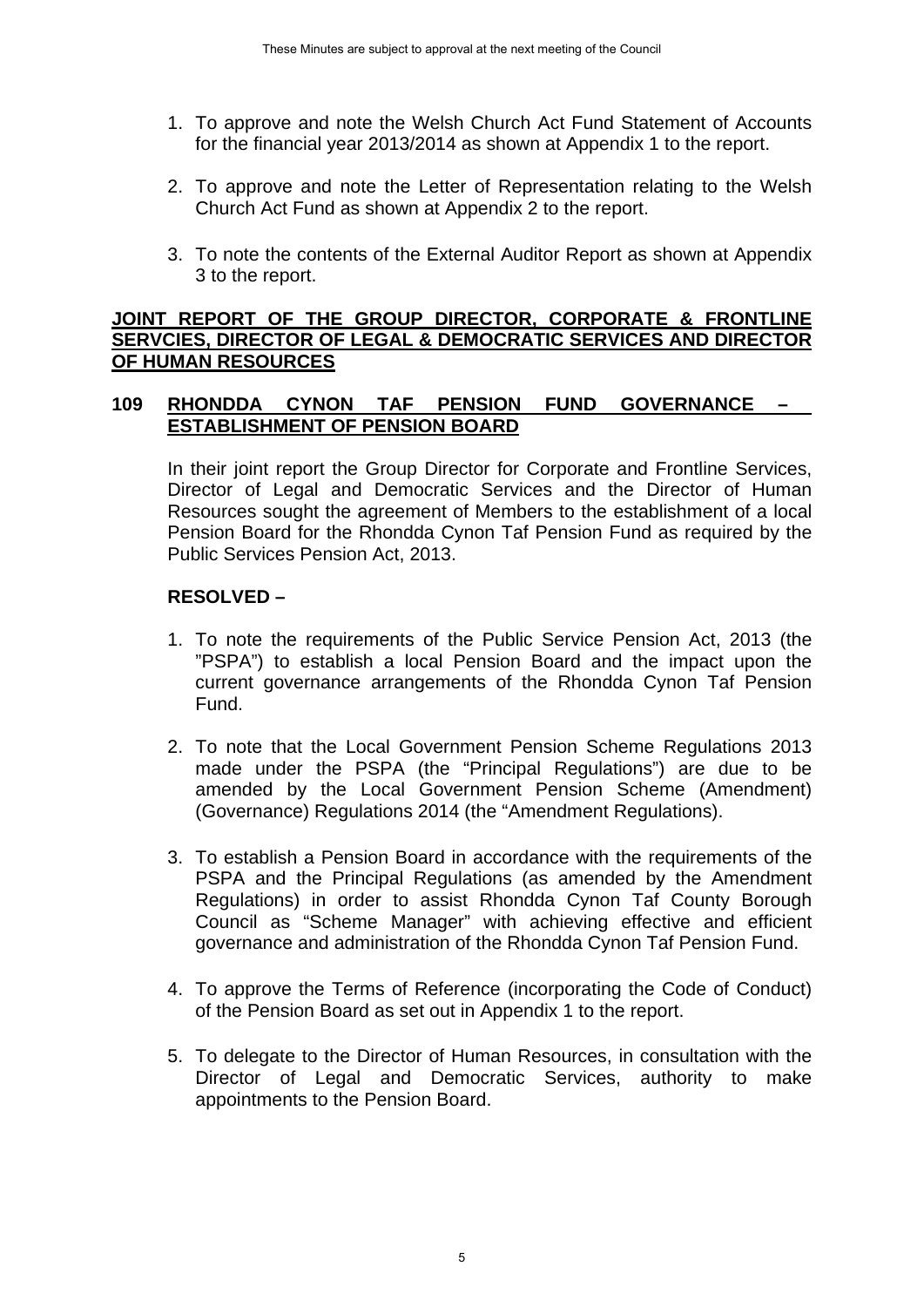- 6. To note the governance structure of the Rhondda Cynon Taf Pension Fund as set out in Appendix 2 to the report, that would be in place following the establishment of the Pension Board.
- 7. To delegate to the Director of Legal and Democratic Services, in consultation with the Leader of the Council, authority to consider, approve and/or deal with as necessary any amendments which may be required to be made in respect of the establishment of the Pension Board and its Terms of Reference following publication of the final version of the Amendment Regulations which at the date of publication of this report are in draft form but due to come into force immediately. These Minutes are subject to approval at the next meeting of the Council<br>the governance structure of the Rhondda C<sub>3</sub><br>s set out in Appendix 2 to the report, that we<br>gate to the Director of Legal and Democrotion<br>at the Lead
- 8. To delegate to the Director of Legal and Democratic Services authority to make all appropriate amendments and consequential changes to the Council's Constitution to reflect the establishment of the Pension Board.

# **REPORT OF THE GROUP DIRECTOR, CORPORATE AND FRONTLINE SERVICES**

# **110 LOCAL COUNCIL TAX REDUCTION SCHEME**

In accordance with the regulations made under Schedule 1B of the Local Government Finance Act, 1992 (as inserted by the Local Government Finance Act 2012) and the two sets of regulations as approved by the National Assembly for Wales on the 26<sup>th</sup> November, 2013, the Group Director, Corporate and Frontline Services sought Members consideration to the adoption of the Council's local Council Tax Reduction Scheme for the 2015/16 financial year **.** 

# **RESOLVED –**

- 1. To note the making of the Council Tax Reduction Schemes and Prescribed Requirements (Wales) Regulations 2013 ("the Prescribed Requirements Regulations") by the National Assembly for Wales ("NAfW") on the 26<sup>th</sup> November, 2013 (as amended).
- 2. To note that proposed amendments to the Prescribed Requirements Regulations by the draft Council Tax Reduction Schemes (Prescribed Requirements and Default Scheme) (Wales) (Amendment) Regulations 2015 ("the Amendment Regulations") are due to be considered by the NAfW on the  $20<sup>th</sup>$  January, 2015.
- 3. To note the outcome of the consultation exercise undertaken by the Council on the local discretions applicable to the Council Tax Reduction Scheme for 2015/16.
- 4. To adopt the provisions of the Prescribed Requirements Regulations and subject to Minute No.110(5) below any amendments made to those regulations by the Amendment Regulations, as the Council's local Council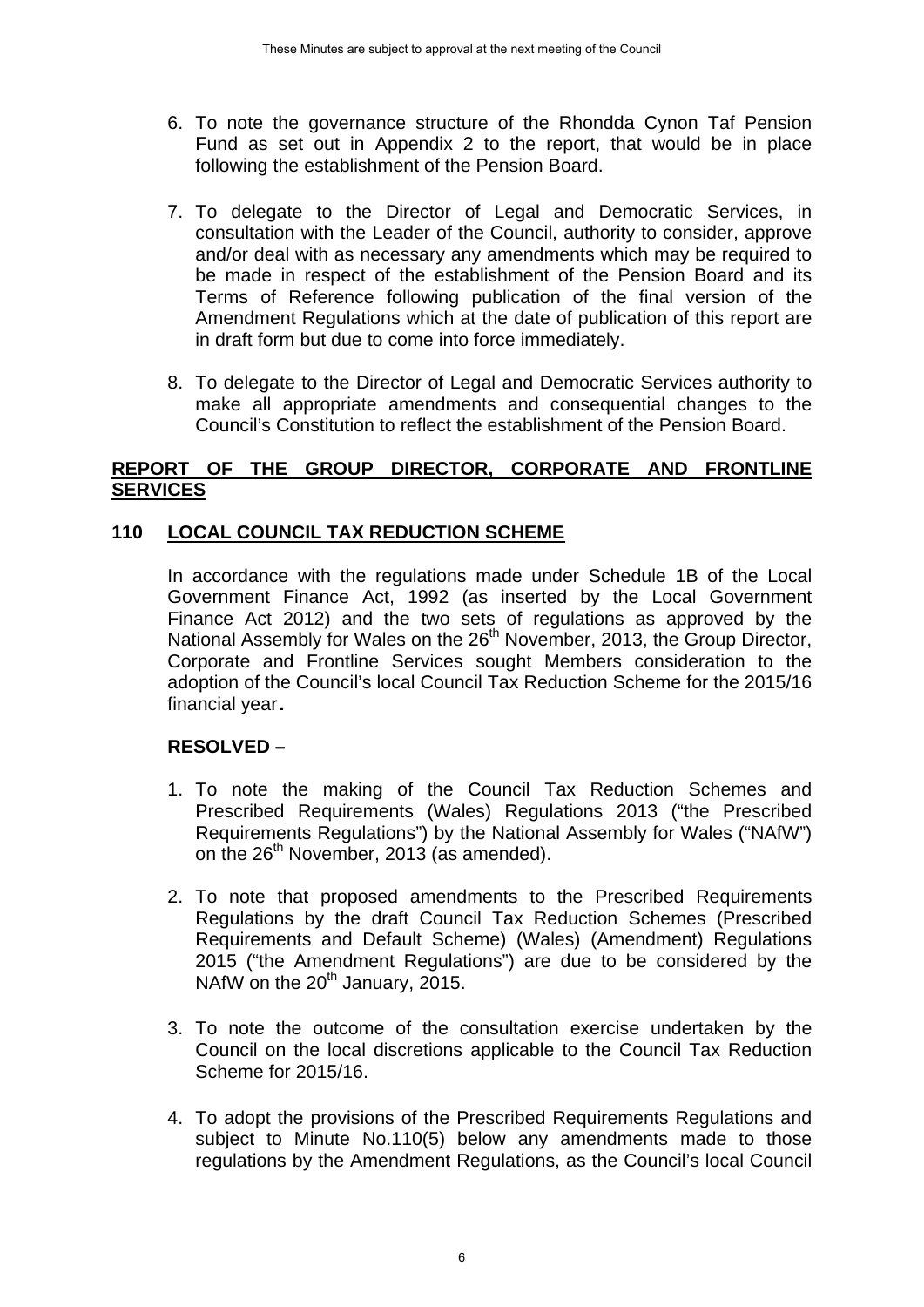5. To confirm the following as local discretions applicable to the Council's local CTRS as provided for within Part 5 of the Prescribed Requirements Regulations:

| To confirm the following as local discretions applicable to the Council's<br>ocal CTRS as provided for within Part 5 of the Prescribed Requirements<br>Regulations:                                                                                                                                                                                                                                                                                                               |                                                                                                  |                                                                                                                                                                                                                                                                           |
|-----------------------------------------------------------------------------------------------------------------------------------------------------------------------------------------------------------------------------------------------------------------------------------------------------------------------------------------------------------------------------------------------------------------------------------------------------------------------------------|--------------------------------------------------------------------------------------------------|---------------------------------------------------------------------------------------------------------------------------------------------------------------------------------------------------------------------------------------------------------------------------|
| <b>Discretionary Parts of the</b><br><b>Prescribed Requirements</b><br><b>Regulations</b><br>(Part 5 – Other Matters that must<br>be included in an authority's<br>scheme)                                                                                                                                                                                                                                                                                                        | <b>Prescribed</b><br><b>Requirement</b><br><b>Regulations</b><br>(Minimum<br><b>Requirement)</b> | Recommended<br><b>Discretion to be</b><br>adopted                                                                                                                                                                                                                         |
| Ability to increase the standard<br>extended reduction period of 4<br>weeks given to applicants where<br>they have previously been receiving<br>a Council Tax reduction that is to<br>end, as they have ceased receiving<br>qualifying benefits as a result of<br>returning to work, increasing their<br>hours of work, or receiving<br>increased earnings.<br>Regulation 32 (3) paragraph (33) of<br>Schedule 1 and Regulation 33 (3),<br>paragraph (35) and (40) of Schedule 6. | 4 Weeks                                                                                          | Pensioners:<br>The standard period of<br>4 weeks specified in<br>paragraph (33) of<br>Schedule 1 will apply,<br>and<br>Non-Pensioners:<br>The standard period of<br>4 weeks specified in<br>paragraph (35) and<br>(40) of Schedule 6 will<br>apply,                       |
| Ability to backdate an application<br>for CTR with regard to late claims<br>prior to the standard period of 3<br>months before the claim is made.<br>Regulation 34 (4) and paragraph (3) and (4)<br>of Schedule 13.                                                                                                                                                                                                                                                               | 3 Months                                                                                         | Pensioners:<br>The standard period of<br>3 months specified in<br>paragraph (3) of<br>Schedule 13 will apply,<br>Non-Pensioners:<br>The standard period of<br>3 months specified in<br>paragraph (4) of<br>Schedule 13 will apply,                                        |
| Ability to disregard more than the<br>weekly £10 of income<br>statutory<br>received<br>in<br>War<br>respect<br>οf<br>Pensions<br><b>Disablement</b><br>War<br>and<br>Widow's<br>Pensions<br>(disregarded<br>when calculating<br>income of the<br>applicant);<br>Regulation 34 (5), paragraphs 1(a) and 1(b)<br>Schedule 4 and paragraphs 20(a) and<br>20(b) of Schedule 9                                                                                                         | £10                                                                                              | Pensioners:<br>The total value of any<br>pension specified in<br>paragraphs 1 (a) and<br>(b), Schedule 4 will be<br>disregarded.<br>Non-Pensioners:<br>The total value of any<br>pension specified in<br>paragraphs 20 (a) and<br>(b), Schedule 9 will be<br>disregarded. |